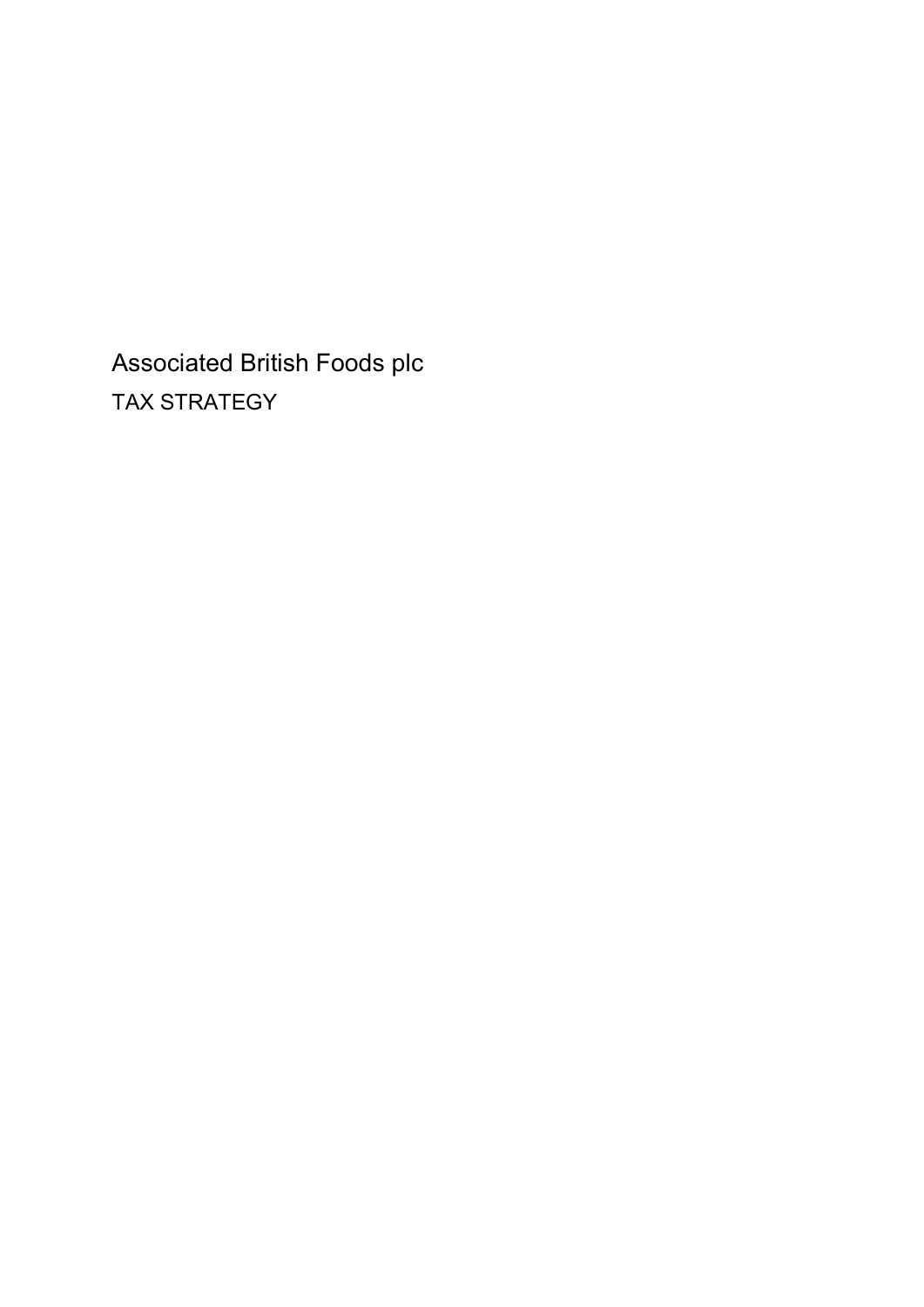This tax strategy document\* sets out the principles governing the management of our tax affairs across all ABF group companies (the "Group") and our strategy for delivering against those principles. The tax strategy is actively monitored by the group tax team, internal audit, our external advisers and the board of ABF plc. The strategy is reviewed and approved by the ABF plc board on an annual basis, or more frequently as necessary.

# Tax principles

The principles governing the management of our tax affairs are fully aligned with the Group's wider commercial, reputational and business practices and are consistent with our commitment to corporate responsibility. They consist of the following:

- Complying with applicable tax laws, rules, regulations and disclosure requirements;
- Paying the right amount of tax based on the tax laws, rules and regulations of the territories in which we operate;
- Interpreting the tax law using relevant guidance (in particular, from the OECD), and discussing such interpretation with tax authorities where appropriate;
- Managing our tax affairs so as to protect shareholder value, whilst ensuring the wider reputation of the Group is not compromised;
- Not undertake tax planning that artificially shifts profits to jurisdictions which lack economic substance, or lacks genuine commercial rationale;
- Seeking and accepting tax incentives only where they are aligned to genuine commercial activity;
- To be cooperative, constructive and transparent with tax authorities; and
- Proactively managing and monitoring compliance with the above tax principles.

\*The publication of the following tax strategy is in accordance with the requirements of Section 161 FA 2016 for the financial year ending 18 September 2021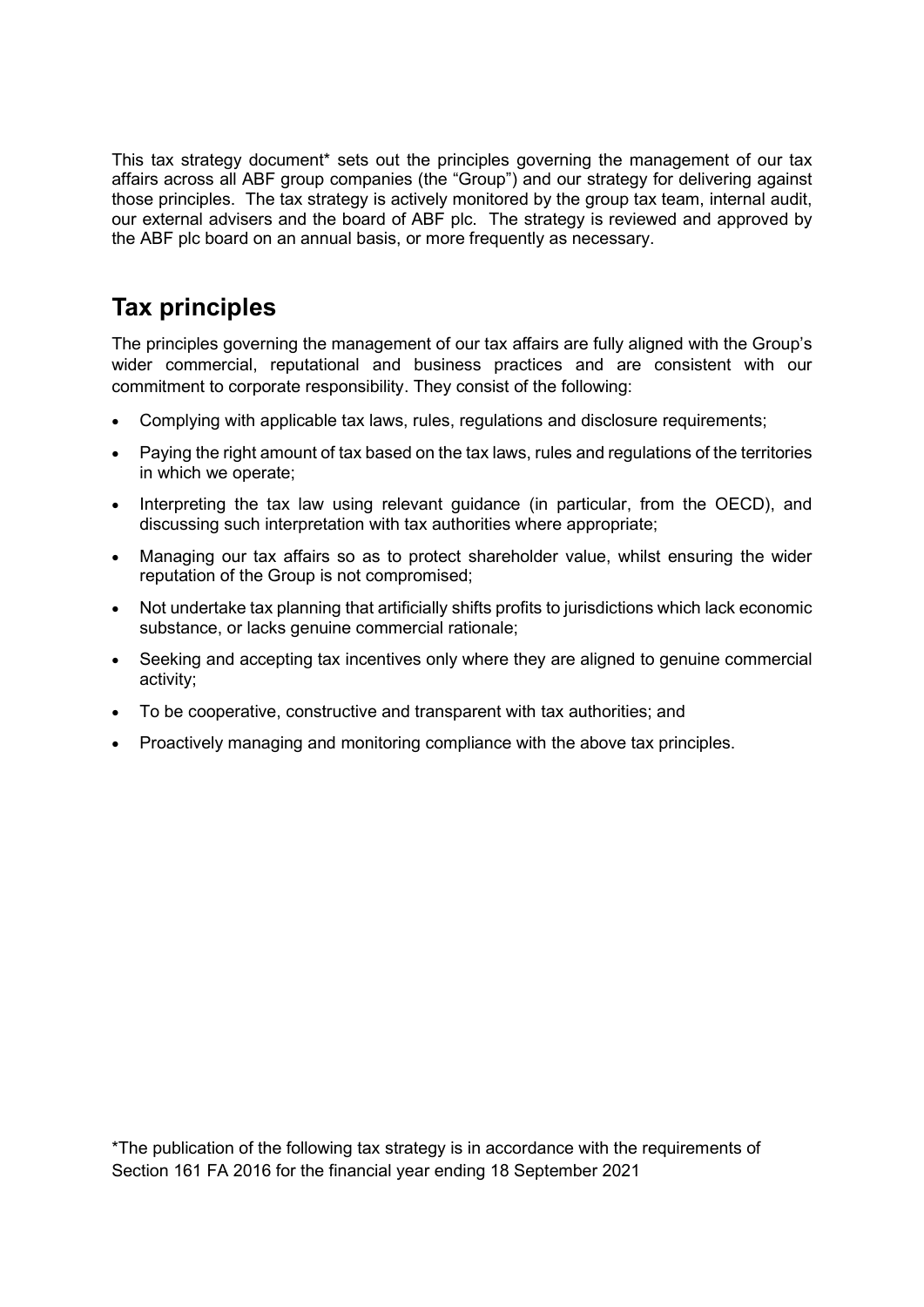ABF is a large decentralised group with much of the day-to-day tax functions undertaken by the individual businesses across the globe. To ensure consistency in approach across our businesses, the following sections set out our strategy to meet the overarching tax principles of the Group.

### 1. Tax compliance and risk

- Each of our businesses should be fully compliant with the local tax law in the territories in which they operate, this includes:
	- Filing timely and accurate tax returns;
	- Full disclosure of the relevant facts in order to enable revenue authorities to form an accurate view of the tax affairs of the business; and
	- Retention of appropriate documentation in relation to tax compliance filings and support for transactions for the required statutory time limit.
- Where the corporate income tax compliance obligations are material to the Group (in terms of scale, administrative burden or complexity), the group tax team undertakes the corporate tax compliance directly (with assistance from the businesses). In all other instances, and for all other taxes, the businesses are responsible for compliance with the local tax law in the territories in which they operate.
- The group tax team provides support to the businesses as requested, or where material risks are identified, and are involved in any significant tax compliance issues such as, but not limited to, material tax audits or assessments raised by local tax authorities.
- Local advice from external tax advisers is taken where necessary to ensure all local compliance requirements are met.
- As part of the Group's commitment to ongoing compliance the group legal and tax teams have implemented processes and controls, and provide guidance and training to the businesses on a periodic basis to assist them in identifying any potential facilitation of tax evasion concerns that may give rise to legal or reputational risks to the Group in line with the new corporate criminal offence of failing to prevent the facilitation of tax evasion.

## 2. Relevant Transactions

- The group tax team is involved in all material Relevant Transactions and advises on the tax effects of those transactions before they take place to ensure consistency across the Group and the appropriate judgements on acceptable levels of tax risk can made. Relevant Transactions include, but are not limited to, changes in corporate structure, M&A, cross border flows of goods and services and any transaction in which tax is a significant consideration.
- Any Relevant Transaction undertaken must satisfy the following criteria and external advice sought where appropriate:
	- Decision to implement made with consideration of:
		- $\circ$  Impact on tax risk of the Group;
		- o Relationship with tax authorities and wider stakeholders;
		- o Reputation of the Group; and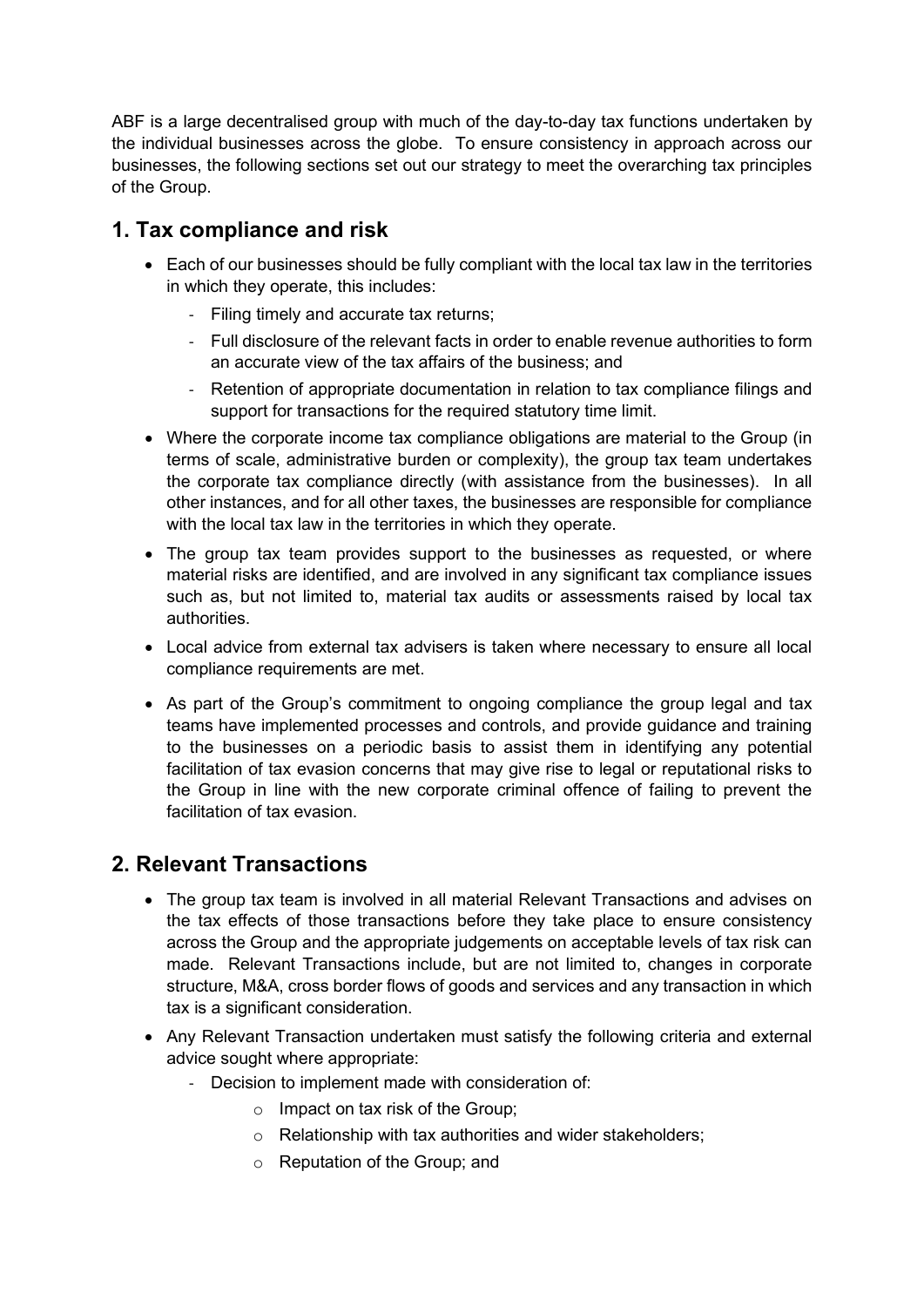- $\circ$  Wider contribution of the Group to the territories in which we operate.
- All transactions implemented must be:
	- o Aligned with genuine commercial purpose;
	- $\circ$  Fully disclosed to the relevant tax authorities as required by law; and
	- o Fully compliant with all laws, rules and regulations.
- Due to the nature of tax law, we recognise that at times tax authorities may have a different interpretation to the tax effects of particular transactions. Where this is likely to be the case, a decision to proceed with any material transaction is supported by advice from a specialist external tax adviser providing a strong level of certainty as to the tax consequences of the transaction.
- Relevant Transactions are reviewed, maintained and monitored to ensure:
	- Implementation is correct and is as intended;
	- Changes in tax law are identified and action taken where necessary; and
	- Changes to facts, circumstances and commercial rationale are monitored.

#### 3. Relationship with Tax authorities

- We pursue a professional, courteous and open relationship with all relevant tax authorities, governments and related third parties, in particular acting in a cooperative and transparent manner.
- We make appropriate disclosure of all transactions undertaken. We may seek certainty from relevant authorities on tax matters in advance of Relevant Transactions being undertaken.
- If disputes arise, we seek to work in a collaborative manner to agree the facts and set out the technical position with the relevant tax authority as quickly and efficiently as possible. We pursue tax litigation when advised that we have a strong technical position and where it is justified from a commercial and economic perspective.

## 4. Approach to Tax Risk

- It is inevitable that uncertainties will arise regarding the tax treatment of certain entities and transactions. This may arise for example, due to technical uncertainty, differences in interpretation or due to a misunderstanding of the facts.
- Whilst tax uncertainty exists, the group tax team will assess the need to hold tax provisions in respect of those uncertainties, in accordance with IFRIC 23, and tax provisions will be booked as appropriate.
- Theses judgements will be reviewed by the Group Finance Director and the Audit Committee.

#### 5. Compliance with Tax principles

 The group tax team proactively identifies, monitors and manages compliance with the tax strategy outlined here. This tax strategy is communicated to the business through an internal policy document and the specific controls around tax are contained in the Financial Controls Framework.